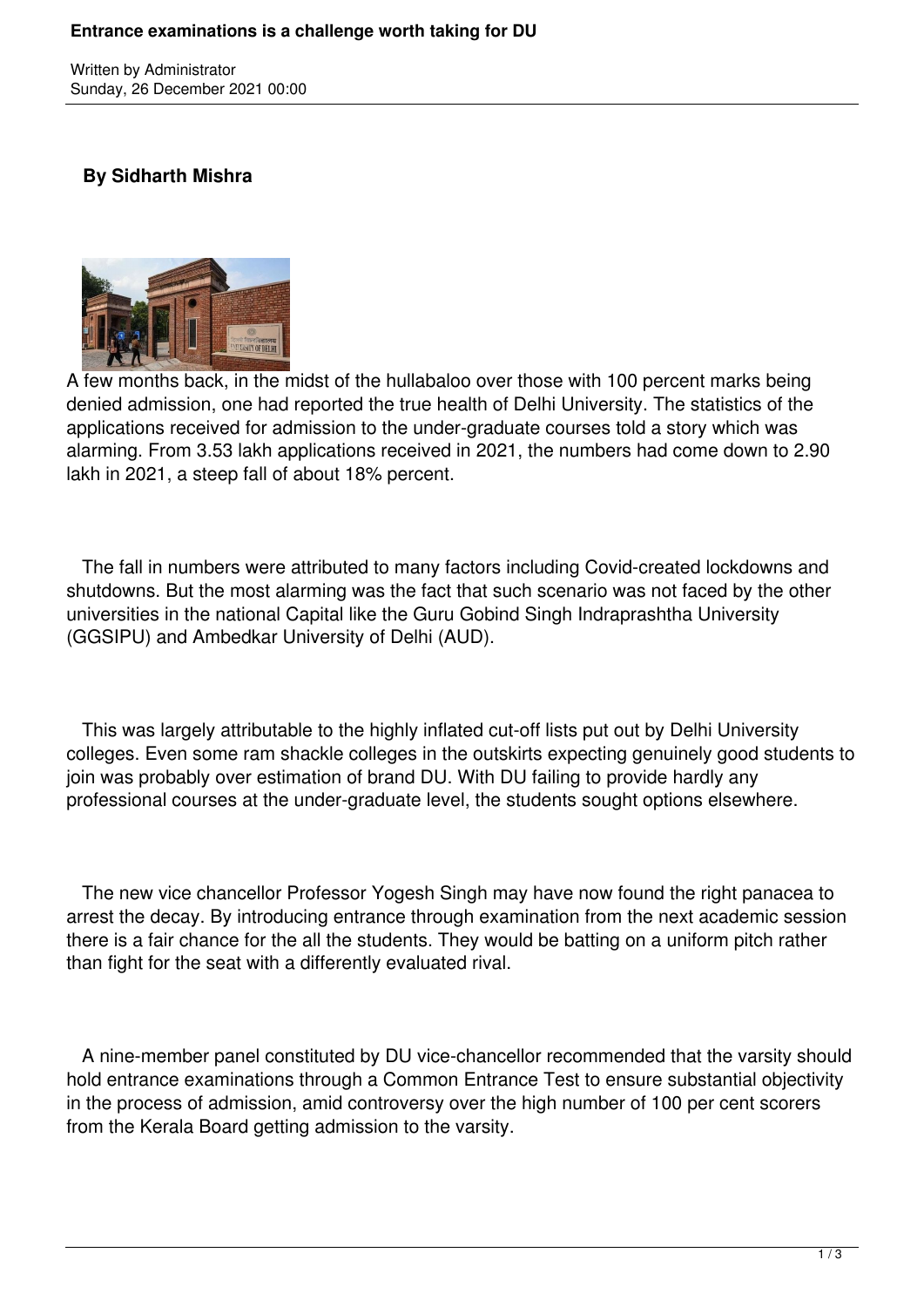## **Entrance examinations is a challenge worth taking for DU**

Written by Administrator Sunday, 26 December 2021 00:00

 The committee formed under the chairmanship of Dean (examinations) D S Rawat examined the reasons for over and under admissions to undergraduate courses, study board-wise distribution of admissions in all undergraduate courses, suggest alternative strategies for optimal admissions in undergraduate courses, and examine OBC admissions with reference to the non-creamy layer' status. Also Read - Night patrols s

 Delhi University probably has remained the only Central University in the country which is still to shift to admission through an entrance examination. All its counterparts in the national Capital, including Jawaharlal Nehru University (JNU), Jamia Millia Islamia and even state-run Guru Govind Singh Indra Prastha University (GGSIPU) follow a system of entrance examination.

 At the GGSIPU, the present DU vice-chancellor's parent university, a system of combined entrance examination has been working smoothly and effectively for the past two decades. GGSIPU which follows a central entrance examination for the courses other than law and engineering. In the case of other two, performance in the Common Law Admission Test (CLAT) and Joint Entrance Examination (JEE) for later is taken into account through the university counselling system.

 Almost similar model is followed at the Delhi Technological University (DTU), where Professor Singh was serving as Vice-Chancellor before joining the Delhi University.

 Admission through entrance examination would also help restore sanity in the admission under the other backward classes' category, where a large number of students take admission just for the sake of contesting Delhi University Students Union (DUSU) elections and then leave. A DU study in this regard was done a few years ago.

 However, this panacea should be administered with a note of caution. The entrance examination could see mushrooming of tutorial/coaching centres. The entrance examination should be designed in the manner that it scouts for genuine talent rather than test the rote power of a coached candidate. That's going to be quite a challenging task.

(First published in The Morning Standard)